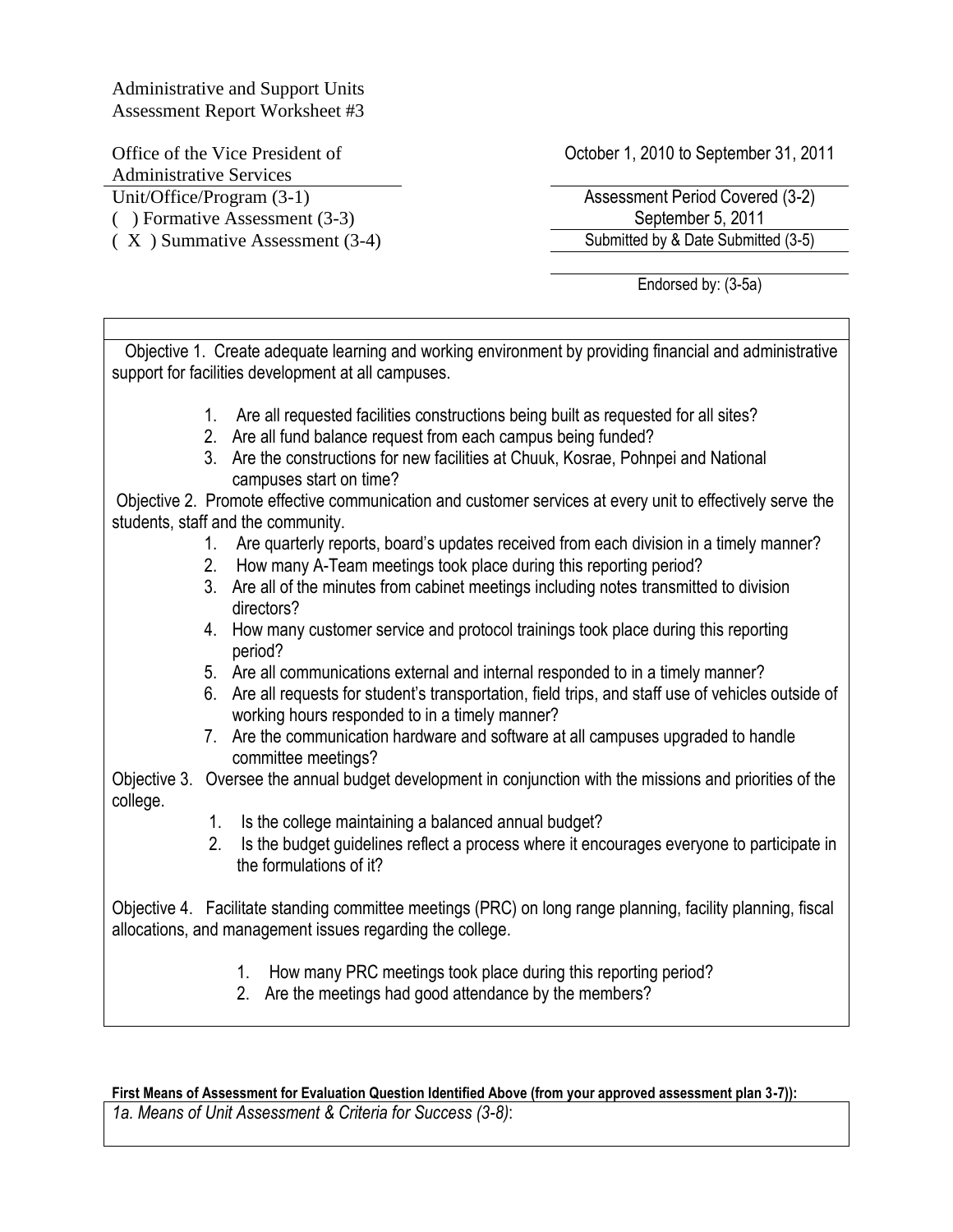- 3. Are all fund balance request from each campus being funded? *Minutes from Finance Committee and Update Reports from Business Office to the Board of Regents.*
	- Ninety percent (90%) of all fund balance requests were funded.  $\bullet$

|             | a. Pohnpei Campus Utilities supplemental request | \$85,000 |
|-------------|--------------------------------------------------|----------|
| ___________ |                                                  | 1.001    |

b. FMI Utilities request \$51,000 c. Pohnpei Campus fringe benefits 2011 supplemental request \$55,000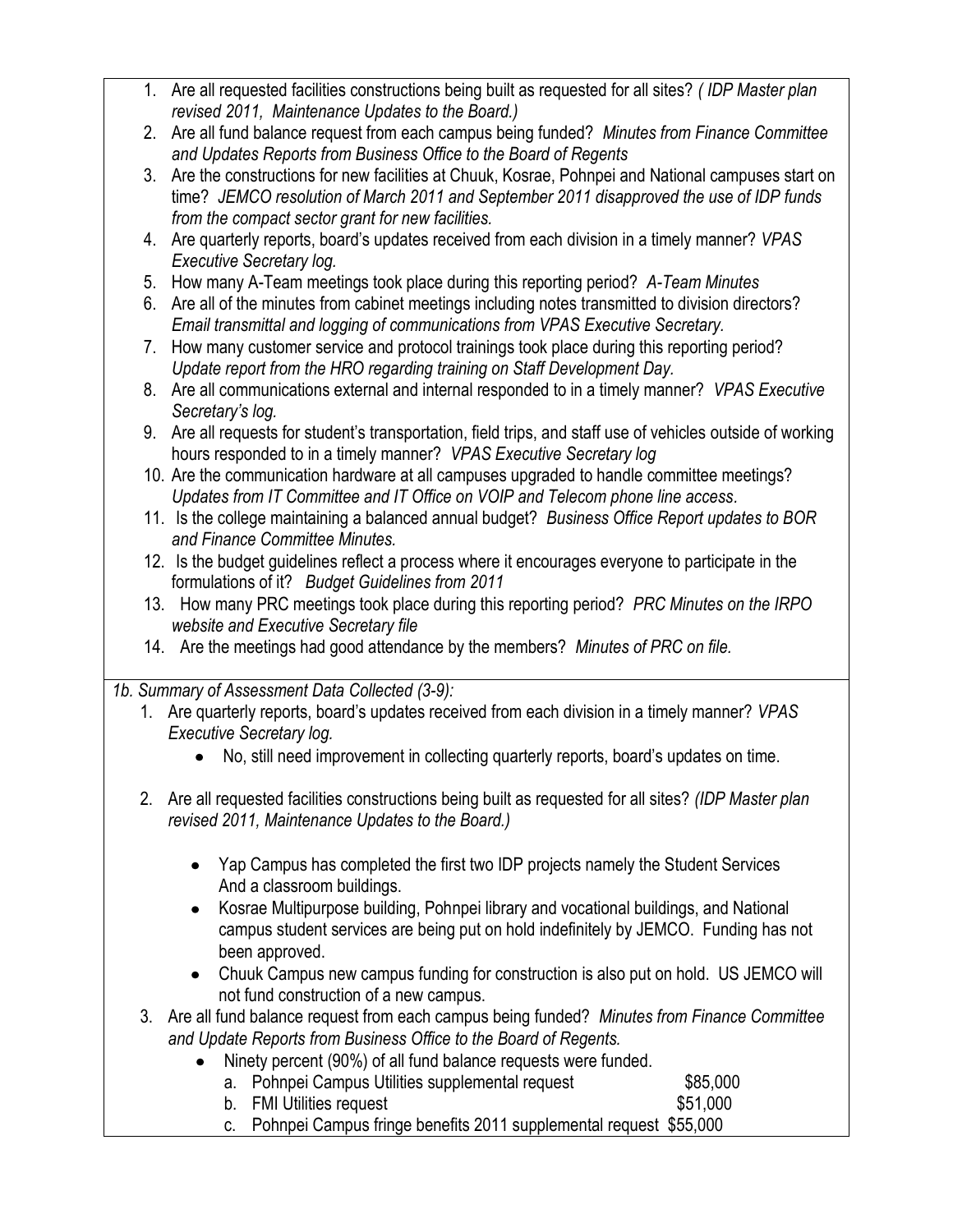- d. HRO supplemental request not funded but recommend use of unfilled positions and housing \$50,000
- e. Standby generator for Administration, library and faculty buildings was funded for generator housing, electrical panels, electrical conduit, double throw switches. \$20,000 for the housing \$50,000 for electrical cables and double throw switches and labor.
- f. National Campus classrooms standby generator housing and electrical cables were funded. \$26,000 for the generator \$15,000 for labor and electrical cables.
- g. Covered Walkway construction was funded. \$236,873
- h. SIS Phase III upgrade was also funded. \$85,000
- i. Signage for names of buildings at the National campus was funded. \$7,040
- j. New Bus for the enter-campus shuttle system  $$17,471$
- 4. Are quarterly reports, board's updates received from each division in a timely manner? *VPAS Executive Secretary log.*
	- All quarterly reports, board updates must be received no later than the established  $\bullet$ deadline from all units within the department of administrative services.
		- a. Two divisions are not up on the google docs for us to do the cloud reporting updates. The Business Office and the Maintenance Office have signed up as of the time of this report 9/12/11
		- b. HRO, VPAS, IT have all obtain an account on google docs and are doing exchanges or sharing of documents on the cloud.
		- c. Our records show that nearly all timelines for turning in of report were missed by all divisions. VPAS office also missed timelines for submission of reports quarterly and reports to the Board.
- 5. How many A-Team meetings took place during this reporting period? *Eight A-Team Minutes*
	- A total of 10 A-Team meetings were targeted for the Fiscal year 2011.
		- a. A total of 8 out of 10 meetings actually took place according to the minutes from A-Team.
		- b. It must be noted that the composition of A-Team before December 2010 was different because it included the IRPO, DCR, and Campus Directors. Now the composition is only four divisions, HRO, IT, Business Office, and Maintenance Office.
- 6. Are all of the minutes from cabinet meetings including notes transmitted to division Directors? *Email transmittal and logging of communications from VPAS Executive Secretary.*
	- a. Nine cabinet meeting's notes were sent out through email to the A-Team members except for 2 cabinet meetings that the VPAS laptop was malfunction. Cabinet notes were sent out on the same day of the meeting.
	- *b.* Nine cabinet meetings took place during the reporting period with 9 copies of the meeting's minutes were transmitted to the A-Team members. (*Executive Secretary Email Address).* Cabinet Meeting Updates by VPAS:
		- October 7, 2010
		- $\bullet$  November 23, 2010
		- January 11, 2011  $\bullet$
		- $\bullet$ January 25, 2011
		- April 5, 2011  $\bullet$
		- May 24, 2011  $\bullet$
		- July 5, 2011 $\bullet$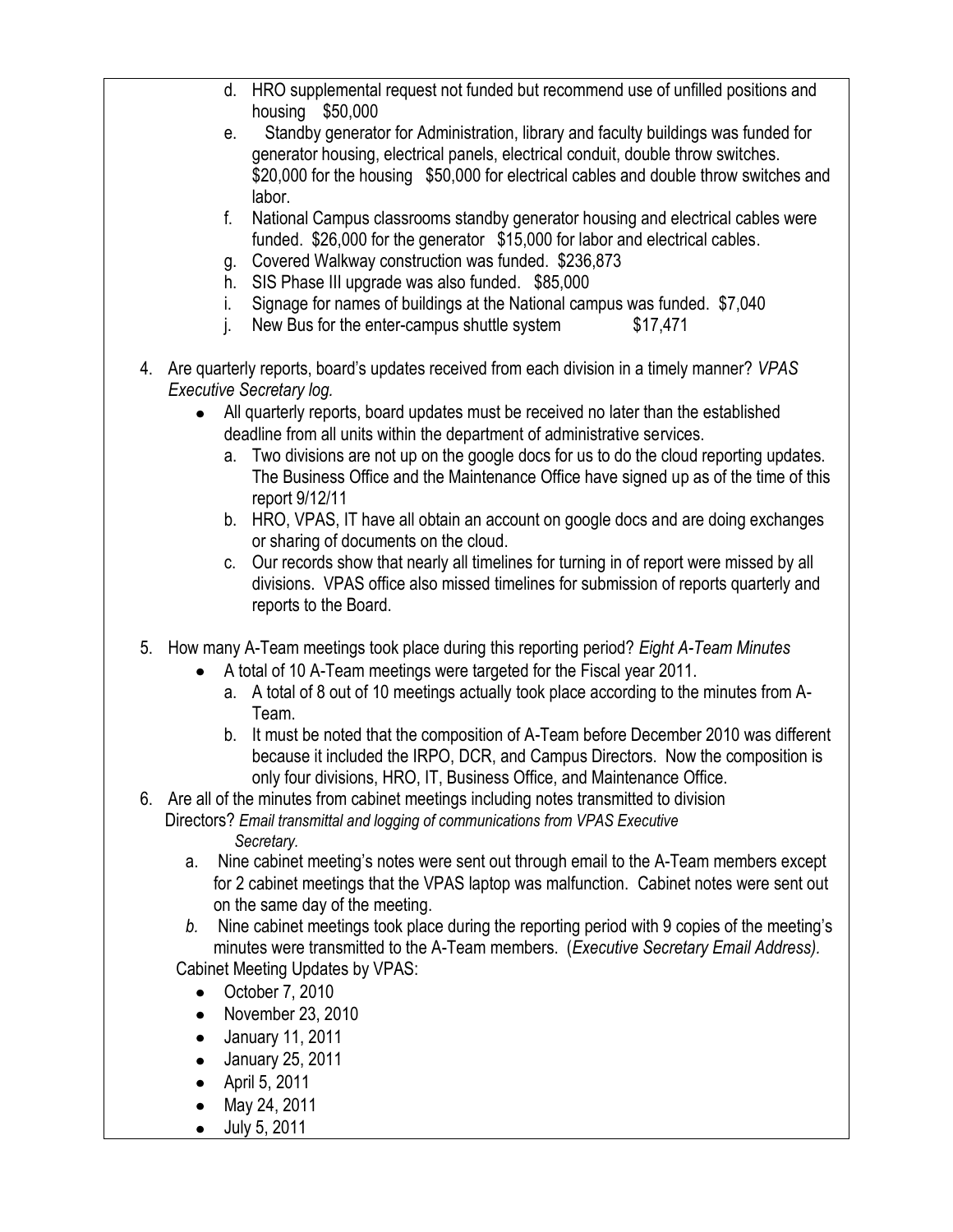- July 26, 2011  $\bullet$
- August 16, 2011
- 7. How many customer service and protocol trainings took place during this reporting period? *Update report from the HRO regarding training on Staff Development Day.*
	- a. One customer service training was conducted during the Staff Development Day as requested by VPAS. This training was done by a staff from the US Embassy Michaela.
	- b. One Protocol Training was conducted also on the staff development day by Norma Edwin.
- 8. Are all communications external and internal responded to in a timely manner?
	- a. Total of 118 internal and external communications were logged in the VPAS Executive Secretary log book.
	- b. Funding request, intercampus exchanges through formal official letter head, and outside exchanges using vpasVPAS letter head.
- 9. Are all requests for student's transportation, field trips, and staff use of vehicles outside of working hours responded to in a timely manner?
	- a. Fourteen(14) field trip requests came through the VPAS Office as reflected in the log book.
	- b. According to this assessment, it takes only one day to respond to requests for student's field trips and staff use of vehicles. Few transportation requests were turned down due to the nature of the requests. Some of this involved student's going off campus for birthday parties or night outages. The policy needs to be clarified so only allowed transportation requests will be given approval.
- 10. Are the communication hardware and software at all campuses upgraded to handle committee meetings? *Updates from IT Committee and IT Office on VOIP and Telecom phone line access.*
	- a. VOIP Teleconference capacity is no longer a viable tool to use due to bandwidth issues.
	- b. Telephone Teleconferencing line has been utilized for cabinet meetings and standing committees.
- 11. Is the college maintaining a balanced annual budget?*(IRPO Website for budget 2011 and Business Office Reports on financial status of the college.)*
	- a. For this past year, the college has experienced surplus of revenue due to good enrollment.
	- b. The college has established fiscal responsibilities by all managers to cut back on special services contracts, new hiring of support staff to balance the during the past years. This year is exceptional.
- 12. Is the budget guidelines reflect a process where it encourages everyone to participate in the formulations of it?
	- a. FY2011 budget guidelines called for wider participation of staff and faculty in the process of formulating the budget. The budget was maintained at the 2010 and 2009 levels. Fringe benefits continue to increase while the budget ceiling maintained at the same level. Department personnel still continue to learn how to write smart objectives. The development of worksheet #1, #2 during the training for 2012 budget was helpful.
	- b. We recommend a much wider participation level of both staff and faculty for the 2013 budget formulation.

*1c: Use of Results to Improve Program/Unit Impact/Services[Closing the loop] (3-10):*

Recommendation 1: All directors of programs plus all counterparts at the state campuses must create a gmail account to access the google docs for easy input of data on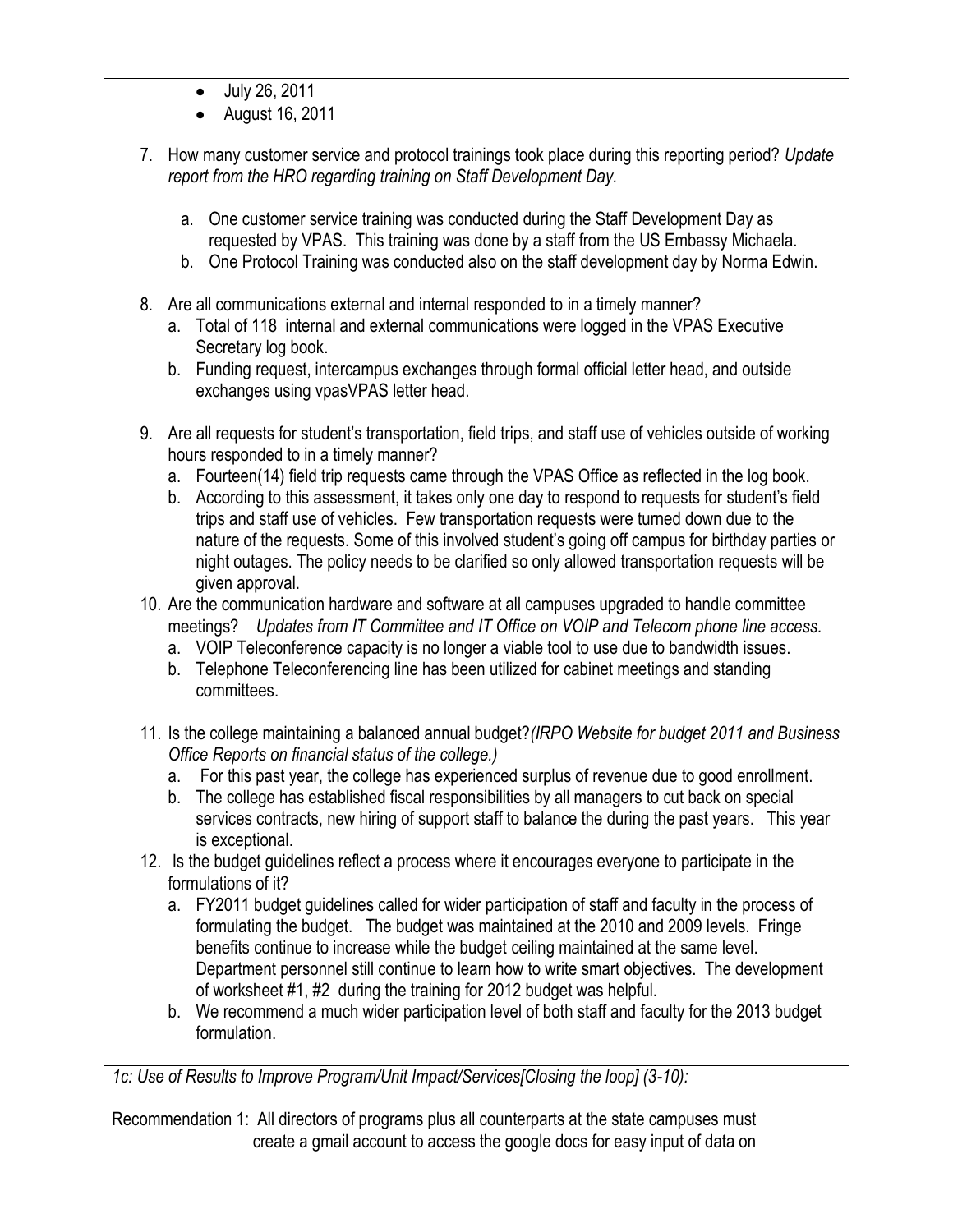| the cloud. This will include weekly updates to be placed on the cloud                               |
|-----------------------------------------------------------------------------------------------------|
| through the google docs account.                                                                    |
| Recommendation 2: Construct new college facilities using some of the college surplus and            |
| apply the our own building construction standards for the needed buildings                          |
| to meet accreditation requirements.                                                                 |
| Recommendation 3: The number of A-Team meetings will be maintained at 10 for 2013.                  |
| Recommendation 4: Fund balance request be channeled through the VPAS office before going            |
| Finance committee for action.                                                                       |
| Recommendation 5: Create list serve for all units in the administrative services to receive cabinet |
| notes and minutes. This will include staff from the state campuses to reflect                       |
| the new organizational structure.                                                                   |
| Recommendation 6: Recommend fund in the FY2013 budget to have someone like the                      |
| consultant from the US Embassy to conduct Customer Service and Protocol                             |
| trainings at all campuses.                                                                          |
| Recommendation 7: Update the policy on uses of all college vehicles at both the state and           |
| The national campus.                                                                                |
| Recommendation 8: Include in the FY2012 and 2013 budget adequate funding to carry out               |
| Committee meetings, cabinet, and other important meetings to have a wider                           |
| level of staff and faculty participation and engagement in decision making                          |
| process from all campuses.                                                                          |
| Recommendation 9: Work with Business Office to provide timely reporting of the college's            |
| financial status to the college and the stakeholder. Monthly and quarterly                          |
| reports of the financial health of the college.                                                     |
| Recommendation 10: Encourage all departments through VPs and middle managers at the                 |
| college to involve everyone in the formulation of the college annual                                |
| Budget.                                                                                             |
| <b>END</b>                                                                                          |
|                                                                                                     |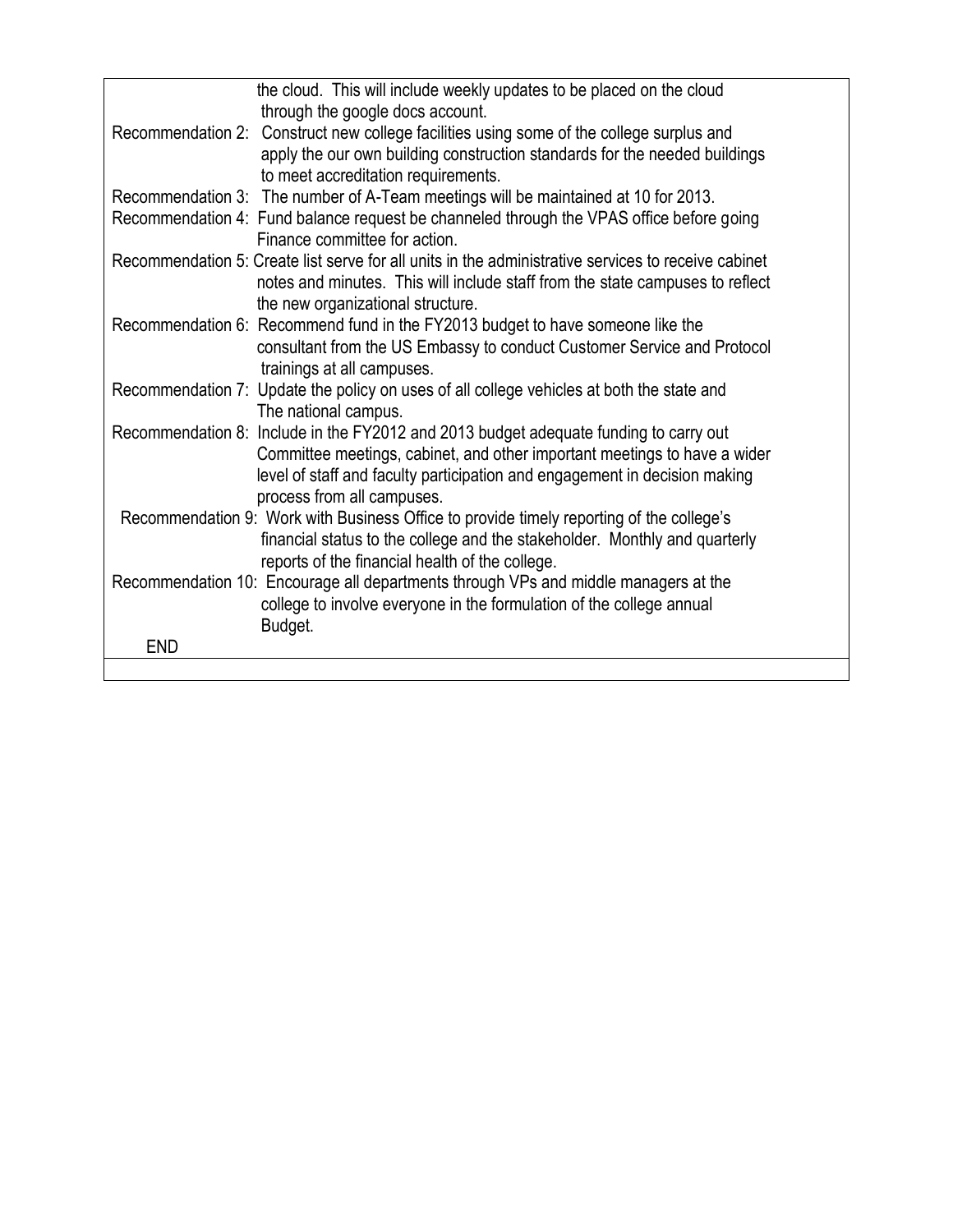Administrative and Support Units Assessment Report Worksheet #3

## **Information Technology Office Oct 1, 2010-Sept 31,2011**

- 
- ( ) Formative Assessment (3-3)
- 

Unit/Office/Program (3-1) Assessment Period Covered (3-2)

(a) Summative Assessment (3-4) Submitted by & Date Submitted (3-4) 5)

Endorsed by: (3-5a)

Evaluation Question (Are Technology needs being met for the COM-FSM system)(3-6): Satisfaction is at 75%.

First Means of Assessment for Evaluation Question Identified Above (from your approved assessment plan 3-7)):

*1a. Means of Unit Assessment & Criteria for Success (3-8)*: Overall satisfaction survey is to be at 75%

*1b. Summary of Assessment Data Collected (3-9):*

*1c: Use of Results to Improve Program/Unit Impact/Services[Closing the loop] (3-10):*

Systems software updated to maintain security capabilities. Network software and hardware upgraded to maintain security and monitoring capabilities and reduce downtime causes. IT staff schedules and work stations changed to accommodate temporary technology needs.

## **Second Means of Assessment for Evaluation Question Identified Above (from your approved assessment plan) (3-11):**

*2a. Means of Unit Assessment & Criteria for Success*:

*2b. Summary of Assessment Data Collected: Survey question:* 

*IT provides adequate level of service for the College.* 

| Strongly Agree (A1)            | 4  | 5.33%  |
|--------------------------------|----|--------|
| Agree $(A2)$                   | 19 | 25.33% |
| Neutral (A3)                   | 11 | 14.67% |
| Disagree $(A4)$                | 11 | 14.67% |
| Strongly Disagree (A5)         | 7  | 9.33%  |
| N/A (A6)                       | 1  | 1.33%  |
| No answer                      | 1  | 1.33%  |
| Not completed or Not           |    |        |
| displayed                      | 21 | 28.00% |
| How often do you use services: |    |        |
| Daily $(A1)$                   |    | 7.41%  |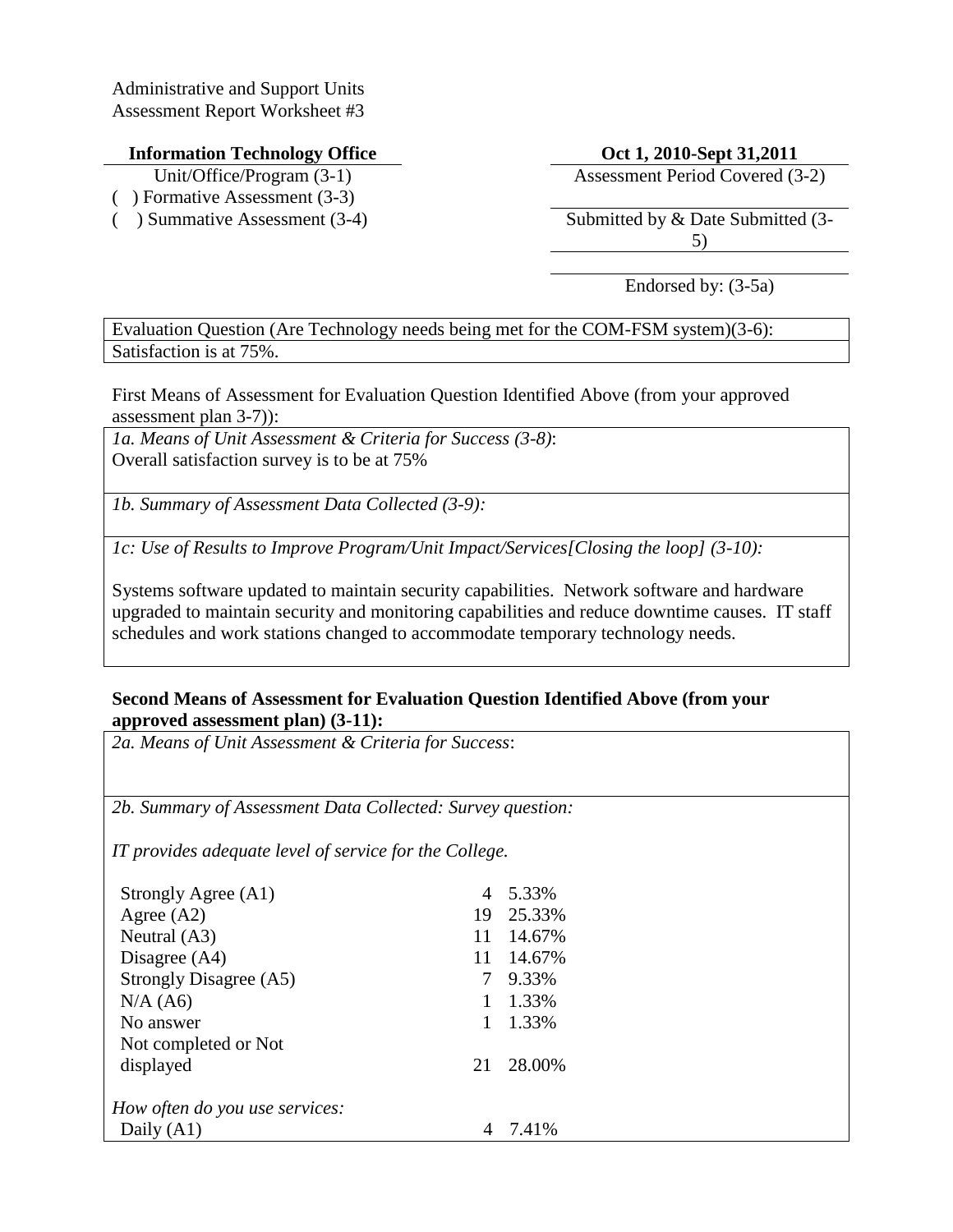| Weekly $(A2)$                                                                            |    | 7.41%   |  |  |
|------------------------------------------------------------------------------------------|----|---------|--|--|
| 5-10 times bi-weekly (A3)                                                                |    | 1.85%   |  |  |
| 1-4 times bi-weekly $(A4)$                                                               |    | 12.96%  |  |  |
| Never used $(A5)$                                                                        | 8  | 14.81%  |  |  |
| No answer                                                                                |    | 4 7.41% |  |  |
| Not completed or Not                                                                     |    |         |  |  |
| displayed                                                                                | 26 | 48.15%  |  |  |
| 2c: Use of Results to Improve Program/Unit Impact/Services [Closing the loop]: Expand IT |    |         |  |  |
| capabilities for better service and availability.                                        |    |         |  |  |

## **Third Means of Assessment for Evaluation Question Identified Above (from your approved assessment plan) (3-12):**

*3a. Means of Unit Assessment & Criteria for Success*:

*3b. Summary of Assessment Data Collected:*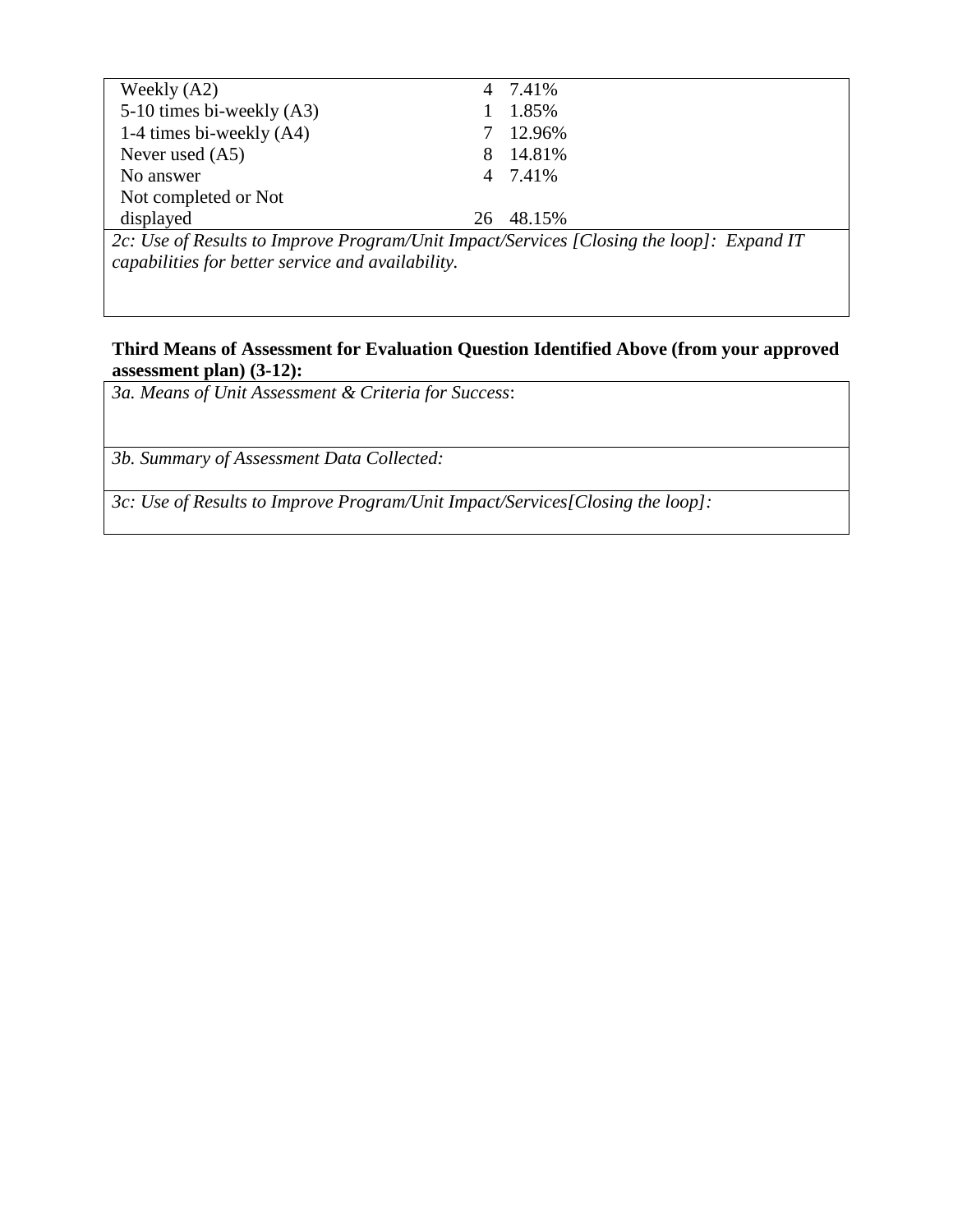# Administrative and Support Units Assessment Report Worksheet #3

( ) Summative Assessment Date Submitted

October 1,2010– September 31, 2011 Unit/Office/Program Assessment Period Covered (a) Formative Assessment 9/15/2011

Administrative Evaluation Question (Use a different form for each evaluation question):

Do employees on special contracts begin work after contact is fully approved? NO, majority begin work before contract is completed.

## **First Means of Assessment for Evaluation Question Identified Above (from your approved assessment plan):**

*1a. Means of Unit Assessment & Criteria for Success*: Analysis of the following will indicate improvement made since last assessment and further areas of improvement:

- a) Monthly employment data on special contracts time sheet verses date of contact approval from President
- b) Checklist per contract where employee begins work before approval factors that influence incompliance with policies and procedures

*1a. Summary of Assessment Data Collected:*

*PT Contracts statistical summary of contractors who began work BEFORE contract was approved during 3 random months.* 

| Campuses   | October 2010 | May 2011 | August 2011 | Total per campus |
|------------|--------------|----------|-------------|------------------|
| National   | 59/67        | 79/90    | 35/45       | 173/202          |
| Pohnpei    | 52/69        | 46/131   | 38/65       | 136/265          |
| Chuuk      | 25/31        | 36/42    | 19/22       | 80/95            |
| Kosrae     | 27/34        | 34/42    | 10/13       | 71/89            |
| Yap        | 20/27        | 30/31    | 16/17       | 66/75            |
| <b>FMI</b> | 2/13         | 12/13    | 12/13       | 26/39            |
| Total      | 185/241      | 237/349  | 130/175     | 552/765          |

77% of contractors began working BEFORE contract was approved during October 2010 68% of contractors began working BEFORE contract was approved during May 2011 75% of contractors began working BEFORE contract was approved during August 2011 73% of 765 contractors for the whole College began working BEFORE contract was approved in combination of the 3 months sample.

*1a: Use of Results to Improve Unit Services:*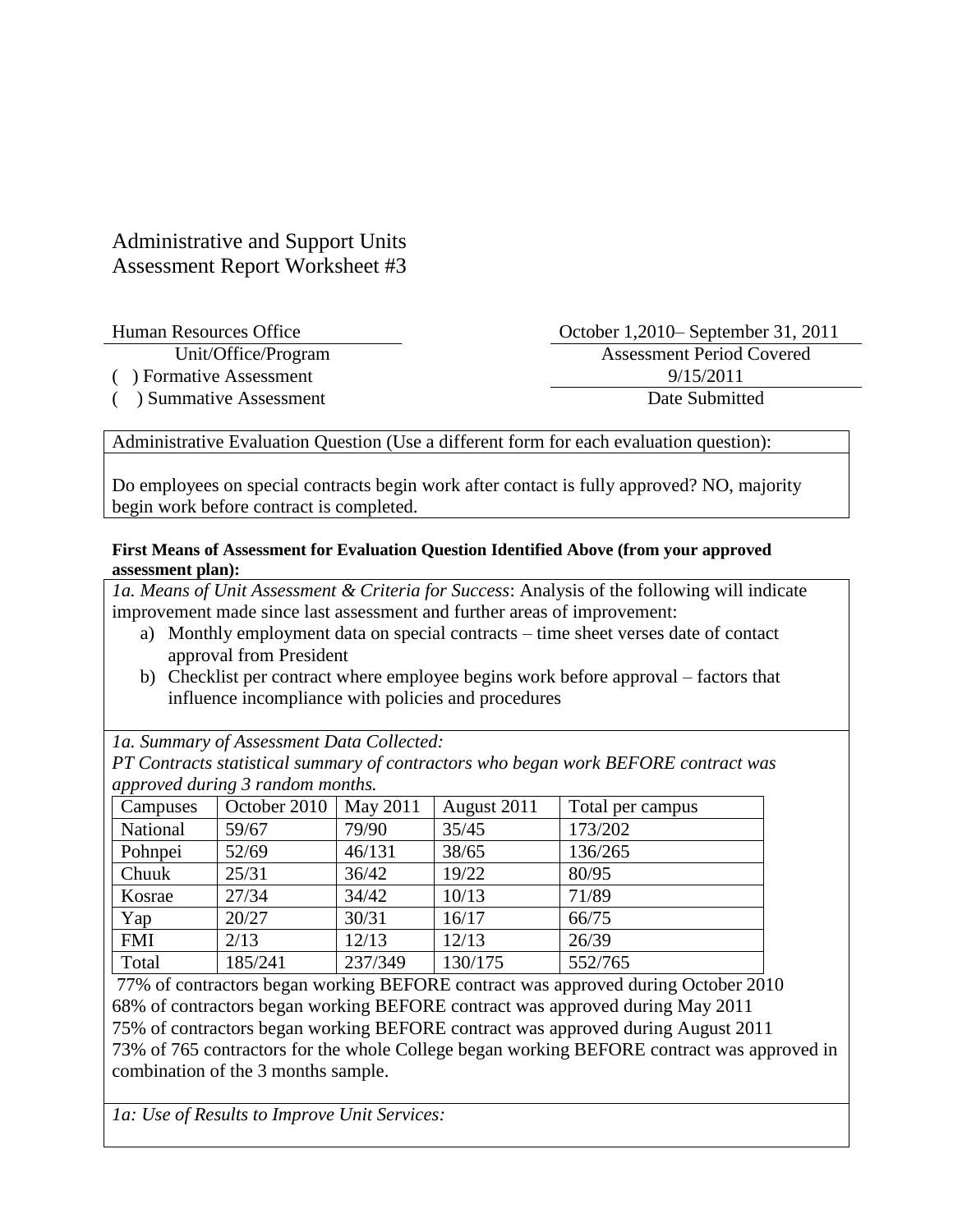*Data results will be used to pinpoint specific source of incompliance with specific improvement plan*

### **Second Means of Assessment for Evaluation Question Identified Above (from your approved assessment plan):**

*1b. Means of Unit Assessment & Criteria for Success*:

Analyze College's responses to incompliance with established procedures and policies in the following ways:

- a) Identify specific cases and recurring issues per campus and office
- b) Review established policies and procedures for improvement areas

*1b. Summary of Assessment Data Collected:* 

- 1. National Campus
	- a. PT Instructional Contracts they are always late
	- b. Peer Counseling- contracts can be processed one year later
	- c. Tutors late and incomplete
	- d. Other are just late
- 2. Pohnpei Campus
	- a. PT Instructional Contracts they are usually late
	- b. TRIO Programs contracts come down after or during the week program already started
	- c. Others come after the fact, late
- 3. Chuuk Campus
	- a. PT Instructional Contracts they are always late
	- b. UB contracts come late and incomplete
	- c. CRE come late and incomplete, can be as later as one year later
- 4. Kosrae Campus
	- a. PT Instructional Contracts they are always late
	- b. UB contracts –late and incomplete
	- c. Others come late and incomplete
- 5. Yap Campus
	- a. PT instructional contracts they always late
	- b. UB contracts incomplete and late
- 6. FMI Campus
	- a. Security and maintenance sometimes on time sometimes not, incomplete

*1b: Use of Results to Improve Unit Services:*

Results will be used to make specific decisions and recommendation for improvement.

#### **Third Means of Assessment for Evaluation Question Identified Above (from your approved assessment plan):**

*1c. Means of Unit Assessment & Criteria for Success*:

Analyze the following data to pinpoint area of improvement in the procedures:

- 1) Type of positions use special contracts
- 2) Type of programs that use special contracts
- 3) Identify supervisors who process contracts after employee begin work

*1c. Summary of Assessment Data Collected:*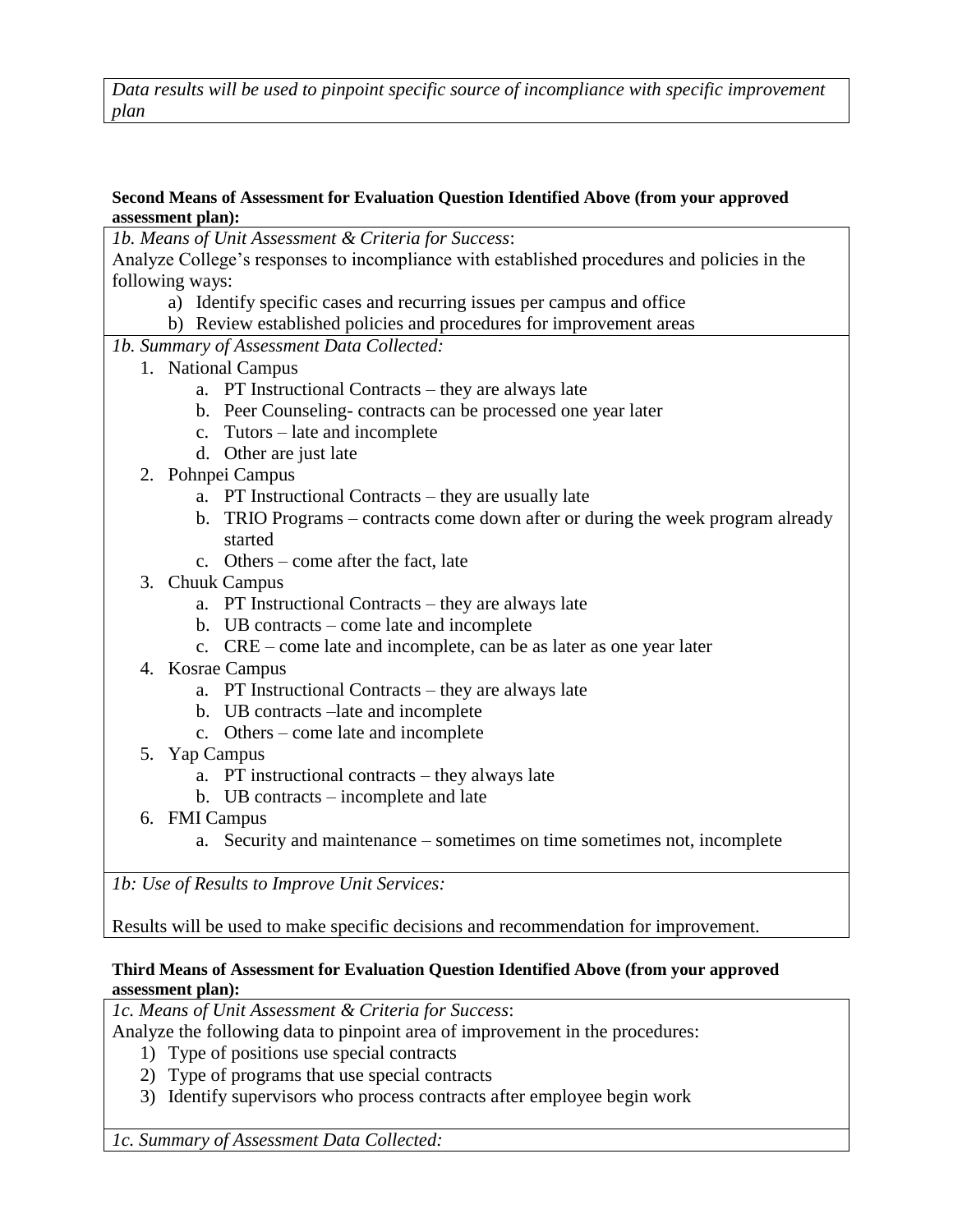Positions – Clerk, assistant, nursery assistants, tutors, janitors, security officers, maintenance workers, instructors, bus drivers, dorm residence assistants, facilitators, account clerk, night watchman, project inspector, machine repairman, field assistant, library coordinator, instructor trainee, cook, laborer, agriculture extension agent, outreach program coordinator, office assistant, ground technician, technical consultant, utility worker, administrative clerk, sport assistant, lab assistant, assessment consultant, apprentice, course developer.

Programs – TRIO Programs, Student Services, Peer Counseling, CRE, Public Health, Nursing Program, Maintenance and Security, Instructional Department, Pohnpei Outreach Program, IT, Gear Up, PBDC, Dorm, LRC, Cafeteria

Supervisors – everyone at one time or another submit contracts that are late or incomplete, though some are worst than others.

*1c: Use of Results to Improve Unit Services:*

Results will be used to make specific decisions and recommendations for improvement in the program.

Areas of Improvement:

- 1. Accurate HR assessment need
- 2. Filling unfilled positions
- 3. Submission/processing of contracts
- 4. Compliance with established hiring/contracting policies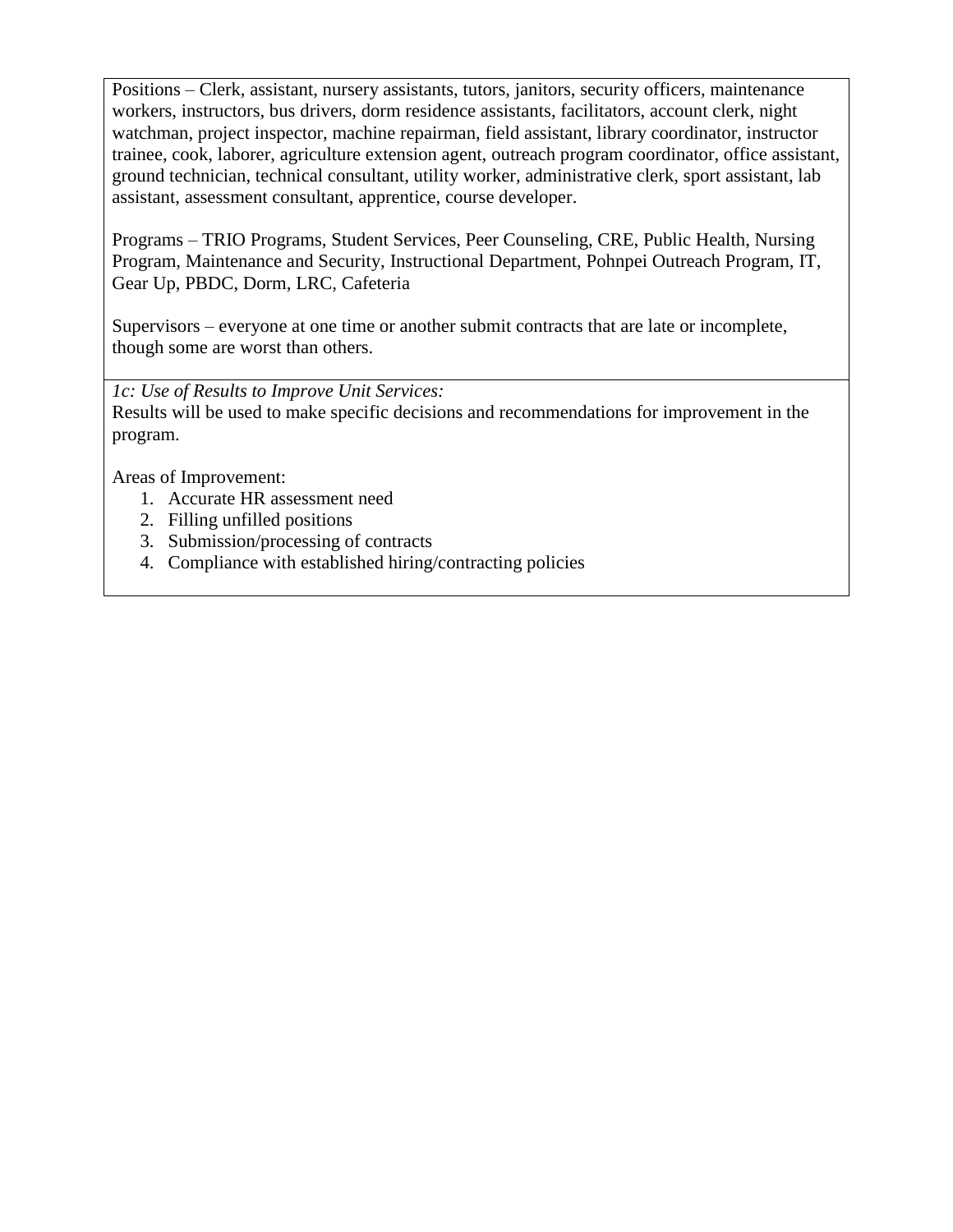# *Assessment Plan – Business Office*

|                        | <b>Fiscal Year 2009 or upon approval of the</b> |
|------------------------|-------------------------------------------------|
|                        | assessment plan                                 |
| <b>Business Office</b> | <b>Assessment Period Covered</b>                |
|                        | <b>June 16, 2008</b>                            |
| Unit/Office/Program    | <b>Date Submitted</b>                           |

#### **Institutional Mission/Strategic Goal:**

**Mission**: Historically diverse, uniquely Micronesian and globally connected, the College of Micronesia-FSM is a continuously improving and student centered institute of higher education. The college is committed to assisting in the development of the Federated States of Micronesia by providing academic, career and technical educational opportunities for student learning.

**Strategic Goal (***which strategic goal(s) most support the services being provided***)**: **Ensure sufficient and wellmanaged fiscal resources that maintain financial stability.**

**Administrative Unit/Program Mission Statement (***First present a philosophical statement related to your units/program/office followed by a listing of the services you provide***): Business Office is committed in providing the college's fiscal services to students, employees, vendors, governments, agencies and other institutions. The services provided by Business Office are as follows:**

- **1. Monitoring budgets and certifying obligating documents as to availability of fund.**
- **2. Reviewing and processing payments to vendors.**
- **3. Processing and releasing payroll checks to employees.**
- **4. Providing audit requirements to complete the audit.**
- **5. Maintaining records of students' charges and payments.**

**Administrative Unit/Program Objectives:** 

#### **Objective 1**:

**Business Office will provide certification of funds within five working days from receipt of obligating documents.**

#### **Objective 2**:

**Business Office will process payments to vendors no later than three weeks from receipt of supporting documents.**

#### **Objective 3**:

**Business Office will process and release payroll checks on or before the scheduled pay period.**

**Objective 4**:

**Business Office will provide audit requirements to complete the audit of financial statements nine months after the end of fiscal year (June 30).** 

**Objective 5**:

**Business Office will maintain students' records of charges and payments.**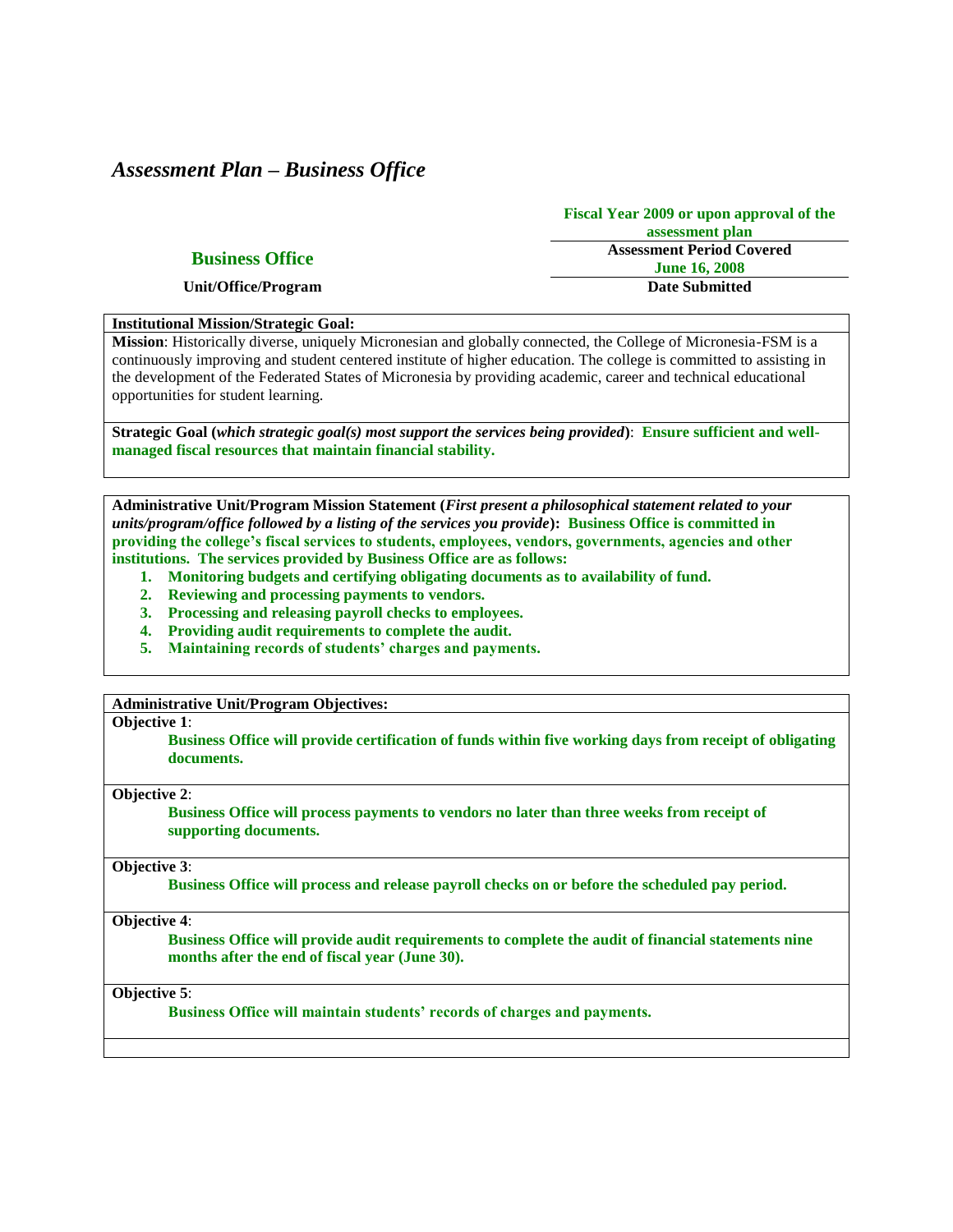| <b>Evaluation questions</b>                                                                                                                               | Data                                                   | <b>Sampling</b> | <b>Analysis</b> |
|-----------------------------------------------------------------------------------------------------------------------------------------------------------|--------------------------------------------------------|-----------------|-----------------|
|                                                                                                                                                           | sources                                                |                 |                 |
| 1. What is the percentage of obligating documents that<br>were certified by Business Office within 5 working days                                         | <b>Business</b><br><b>Office</b>                       |                 |                 |
| from date of receipt?                                                                                                                                     | <b>Logbook</b>                                         |                 |                 |
| 2. Are check payments to vendor ready for pick-up no<br>later than three weeks from the date of submission of<br>supporting documents to Business Office? | <b>Check</b><br>register                               |                 |                 |
| 3. Do employees receive payroll checks on the scheduled<br>payday?                                                                                        | <b>Payroll</b><br>register                             |                 |                 |
| 4. Is the audit of the college's financial statements<br>completed nine months after the end of fiscal year (June<br>$30)$ ?                              | <b>Audit report</b>                                    |                 |                 |
| 5. Can students get an updated balance of their accounts<br>five working days from registration and scholarship<br>awards?                                | <b>MIP or SIS</b><br><b>Students</b><br><b>Records</b> |                 |                 |

# **Timeline**

| <b>Activity</b>                                         | Who is                       | Date                          |
|---------------------------------------------------------|------------------------------|-------------------------------|
|                                                         | <b>Responsible?</b>          |                               |
| Maintaining records for obligating documents. Consider  | <b>Comptroller, Business</b> | <b>Starting Oct. 01, 2008</b> |
| the capability of the MIP accounting system to generate | <b>Office Manager</b>        |                               |
| the required data.                                      |                              |                               |
| Monitoring payments via check register                  | <b>Comptroller, Business</b> | <b>Starting Oct. 01, 2008</b> |
|                                                         | <b>Office Manager</b>        |                               |
| <b>Evaluating issuance of paychecks</b>                 | <b>Comptroller, Payroll</b>  | <b>Starting Oct. 01, 2008</b> |
|                                                         | <b>Accountant</b>            |                               |
| Analysis and preparation of financial statements and    | <b>Comptroller, General</b>  | <b>Starting Oct. 01, 2008</b> |
| schedules for the audit                                 | <b>Accountant</b>            |                               |
| Maintaining and updating students' financial records    | <b>Comptroller and State</b> | <b>Starting Oct. 01, 2008</b> |
|                                                         | <b>Campus Accountant</b>     |                               |

**Comments:**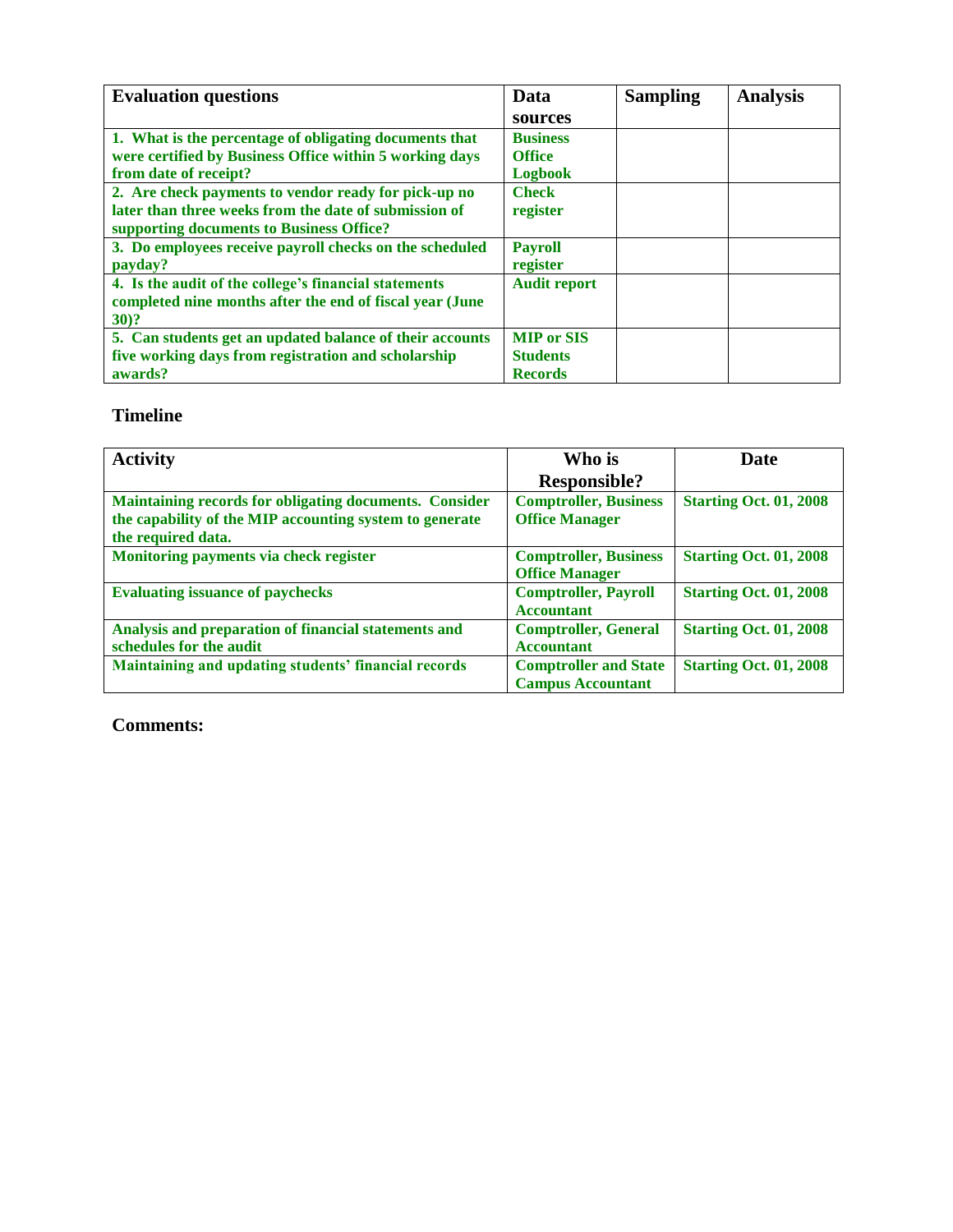# *Assessment Report Worksheet #3* **Administrative and Support Units**

Business Office Oct 01, 2010 – Sept 30, 2011

**Unit/Office/Program Assessment Period Covered**

**( ) Formative Assessment**

**( ) Summative Assessment Date Submitted**

## **Administrative Evaluation Question (Use a different form for each evaluation question):**

**First Means of Assessment for Evaluation Question Identified Above (from your approved assessment plan): 1. What is the percentage of obligating documents that were certified by Business Office within 5 working days from date of receipt?**

*1a. Means of Unit Assessment & Criteria for Success*: 80% and more are certified within 5 working days.

*1b. Summary of Assessment Data Collected: Per logbook of obligating documents*

- Determine the total number of obligating documents (Purchase Order, Travel Authorization, Contracts and replenishments requests) and the date that documents were received to get the number of documents/transactions that were processed for fund certification for the year.
- Determine the number of days that each transaction was processed to provide the following information:
	- o Number of transactions that were certified within 5 working days and the corresponding percentage;
	- o Number of transactions that were not certified within 5 working days and the corresponding percentage.

Status: The Business Office Manager and State Campus Accountant are assigned to gather the aforementioned data. In addition, the Business Office is researching on how to input in the MIP accounting system the information that can generate the desired data and analyses.

*1c. Use of Results to Improve Unit Services:*

Based on the above data, the Business Office will be able to determine the percentage of obligating documents that were processed within 5 working days. The results will be used to increase the percentage of obligating documents that have to be processed within 5 working days and the possibility of reducing the number of days in processing obligating documents from 5 working days to 3 to 4 working days.

**Second Means of Assessment for Evaluation Question Identified Above (from your approved assessment plan): Are check payments to vendor ready for pick-up no later than three weeks from the date of submission of supporting documents to Business Office?**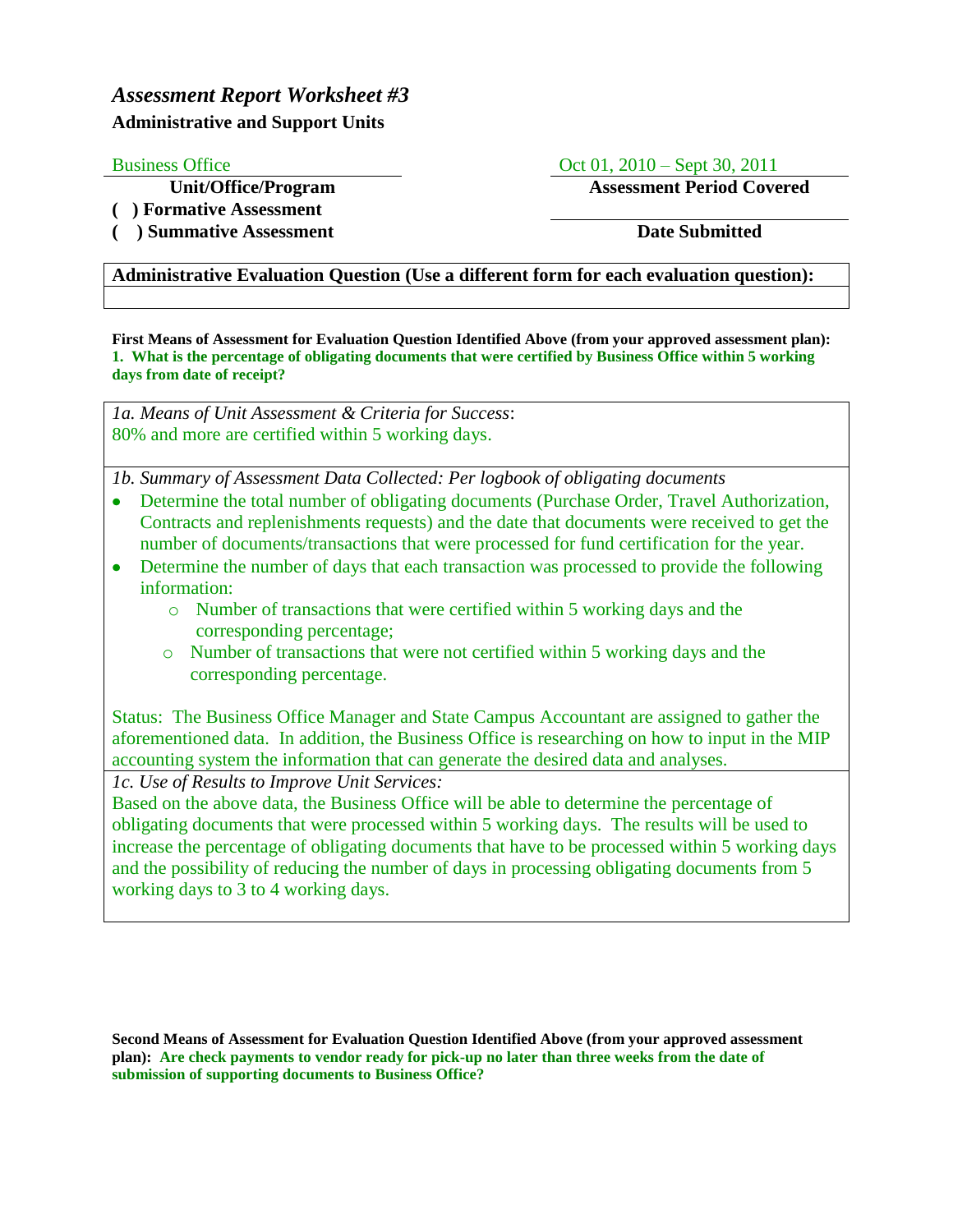*2a. Means of Unit Assessment & Criteria for Success*:

80% and higher percentage of check payments to vendor are ready for pick – up at Business Office after three weeks from the date of receiving complete documents.

## *2b. Summary of Assessment Data Collected:*

The Business Office is determining the number requests for check payments received for the fiscal year 2011 and the number of days that the checks was processed from the date that the request for check payment was received. The data will be presented per campus as follows, and a system wide analysis will be provided.

- National campus
- Pohnpei campus
- Chuuk campus
- Kosrae campus
- Yap campus
- FSM FMI campus
- Sponsored programs and other programs
- CRE

The Business Office Manager and State Campus Accountant are assigned to provide the above data before September 30, 2011.

## *2c. Use of Results to Improve Unit Services:*

The Business Office will be able to determine the percentage of requests for payments that were processed within three weeks from the date of receiving complete documents. The results will be used to increase the percentage of obligating documents that have to be processed within the set timeline and/or reduce the number of days in processing check payments from three weeks to two weeks from the date the complete documents were received by business office.

**Third Means of Assessment for Evaluation Question Identified Above (from your approved assessment plan): Do employees receive payroll checks on the scheduled payday?**

*3a. Means of Unit Assessment & Criteria for Success*: 95 % of payroll checks with complete supporting documents are released on scheduled payday.

*3b. Summary of Assessment Data Collected:*

The Payroll staff was assigned to gather data on the following:

- Number of transactions for each pay period
- Comparison of the "date of the check" and "the issue date" with the "scheduled date of payroll"
- Determining the number of checks that were issued on or before the scheduled date of payroll and the corresponding percentage

## *3c. Use of Results to Improve Unit Services:*

The data from 3b will be measured against the criteria that 95% of payroll checks with complete documents are released on scheduled payday. If the result is more than 95%, the services can be improved by setting a higher percentage. However, if the result is less than 95%, the data has to be analyzed the causes and areas for improvements to achieve the 95% level.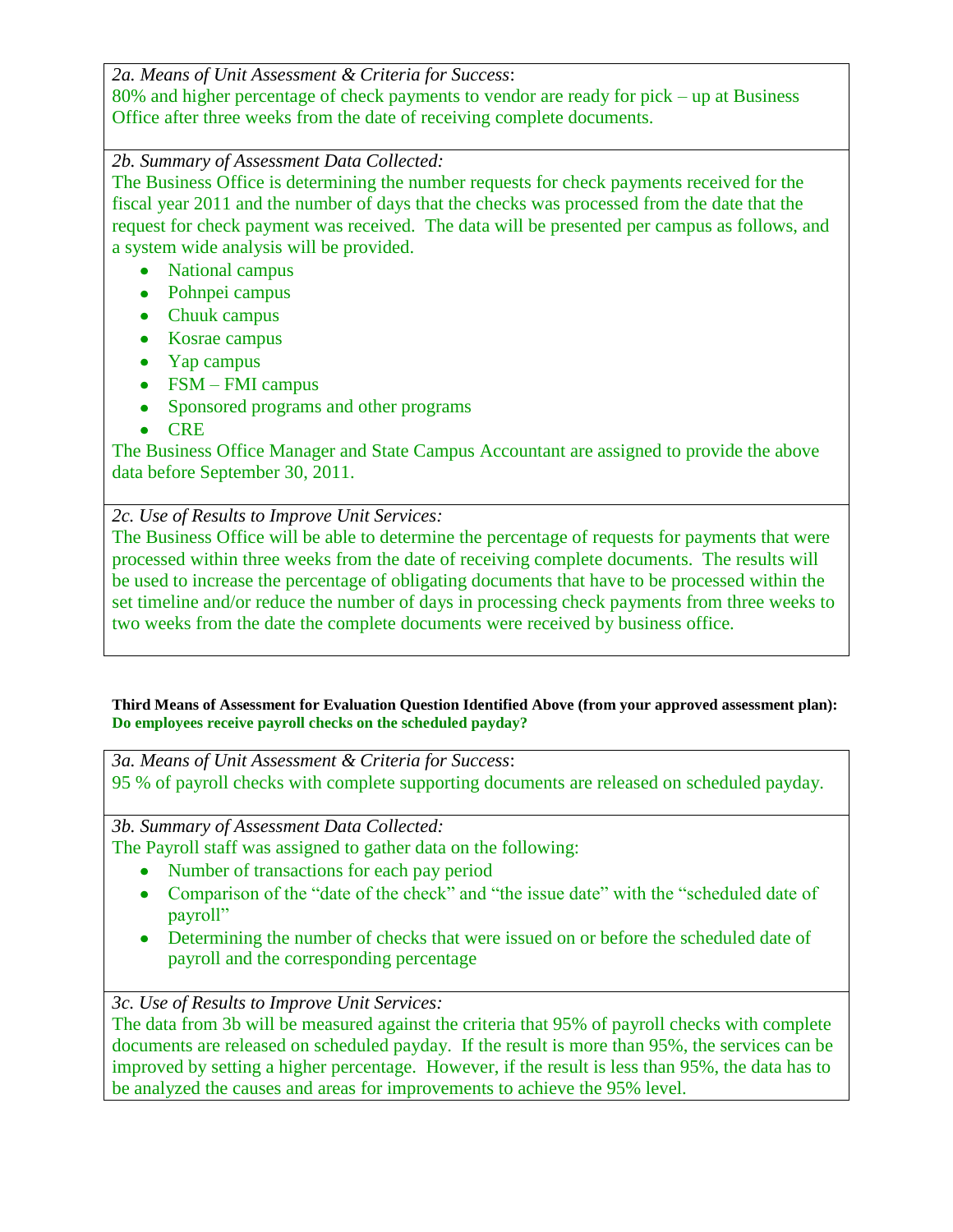**Fourth Means of Assessment for Evaluation Question Identified Above (from your approved assessment plan):**

**Is the audit of the college's financial statements completed nine months after the end of fiscal year (June 30)?**

*4a. Means of Unit Assessment & Criteria for Success*: External assessment per date of audit report.

Audit report is completed within nine months (on or before June 30) after the end of the fiscal year.

*4b. Summary of Assessment Data Collected:*

The audit report has to be completed within nine months (on or before June 30) after the end of the fiscal year. Below is the data on the date that the audit was completed for fiscal year 2005 to 2010:

Fiscal Year 2010 – completed on June 14, 2011

Fiscal Year 2009 – completed on June 28, 2010

Fiscal Year 2008 – completed on June 05, 2009

Fiscal Year 2007 – completed on June 15, 2008

Fiscal Year 2006 – completed on May 22, 2007

Fiscal Year 2005 – completed on June 14, 2006

In addition, the audit provided the following results for the above fiscal years:

- 1. Unqualified opinion on the audit of the financial statements;
- 2. No material weaknesses identified on internal control over financial reporting;
- 3. None reported on significant deficiencies on internal control over financial reporting;
- 4. No noncompliance on the preparation of financial statement;
- 5. No material weaknesses identified on internal control over major programs;
- 6. None reported on significant deficiencies on internal control over major programs;
- 7. Unqualified opinion on compliance on major programs;
- 8. No audit findings under OMB A-133;
- 9. The college qualified as low risk auditee;
- 10. No financial statement findings;
- 11. No federal award findings and questioned costs.

*4c: Use of Results to Improve Unit Services:*

Since 2005, the college has complied in completing the audit report within nine months after the end of the fiscal year. In addition, the college attained the best audit opinion that an auditor can render in a financial and single audits.

**Fifth Means of Assessment for Evaluation Question Identified Above (from your approved assessment plan): Can students get an updated balance of their accounts five working days from registration and scholarship awards?**

*5a. Means of Unit Assessment & Criteria for Success*: External assessment per date of audit report.

Updated balances of students' accounts are posted on line five working days after the final enrollment list is received from OAR, and checks for student refunds are processed within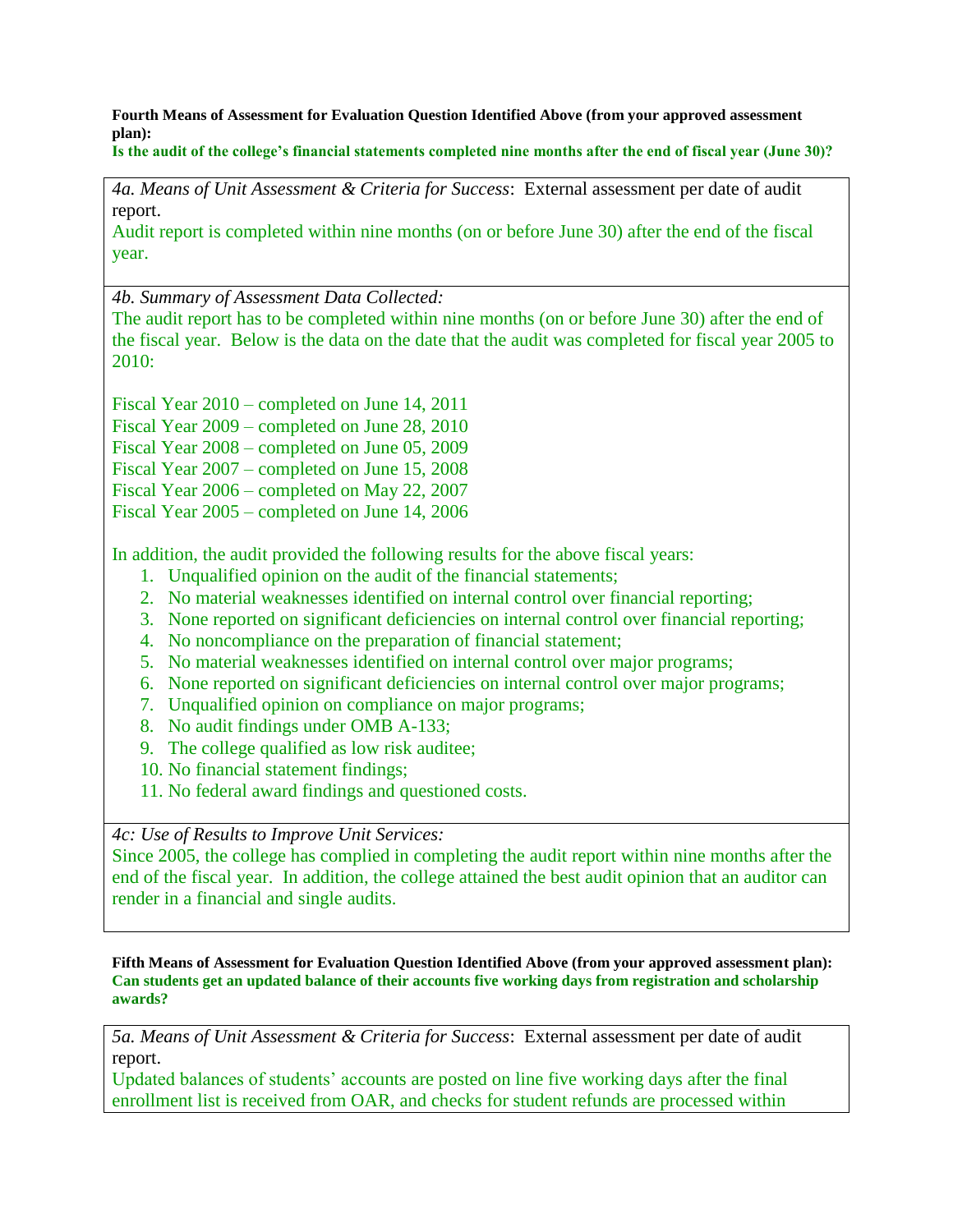fourteen days from the date that the credit balance of the students' account was established.

*5b. Summary of Assessment Data Collected:*

The Business Office is in the process of compiling the following data:

- Determining the number of transactions (charges and awards) posted in Student Information System (SIS);
- Analyzing the data to determine the following:
	- o Number of days that students' charges are posted after the final enrollment list is received from OAR, and the corresponding percentage;
	- o Number of days that the refund checks are issued after credit balance of the students' account was established, and the corresponding percentage.

*1c: Use of Results to Improve Unit Services:*

The above data will provide information if updated balance of students' accounts are available on line five working days. If so, the Business Office will determine what other criteria can be used to improve its services to students. If not, the process will be reviewed and analyzed to determine actions to be taken.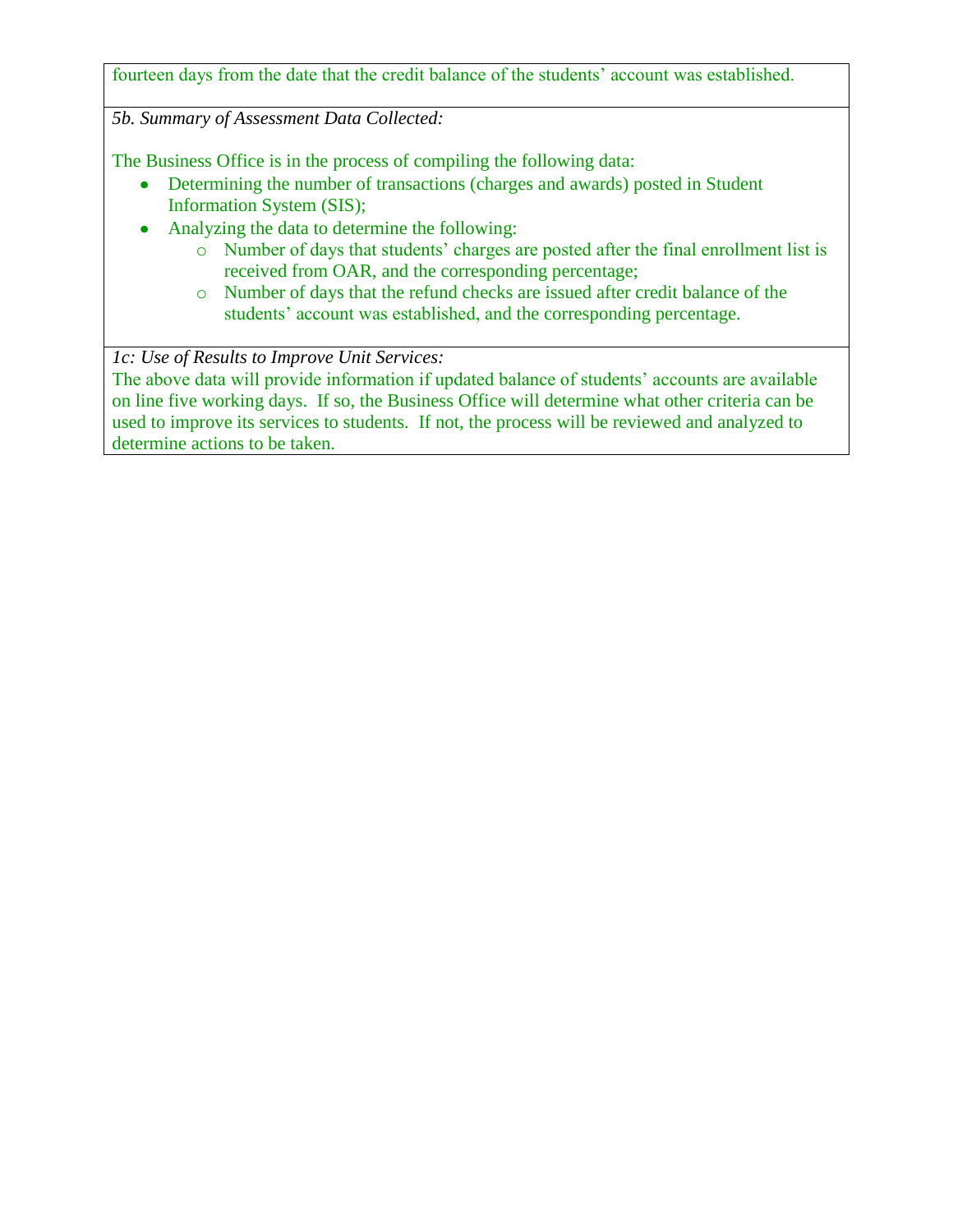# *Assessment Report Worksheet #3a* **Administrative and Support Units**

Facilities Maintenance and Security October 1, 2011 – September 31, 2012

- 
- **( ) Formative Assessment (3-3)**
- 

**Unit/Office/Program (3-1) Assessment Period Covered (3-2)**

**( ) Summative Assessment (3-4) Submitted by & Date Submitted (3-5)**

**Endorsed by: (3-5a)**

# **Evaluation Question for Objective #1(Use a different form for each evaluation questions):** Have training been conducted?

## **First Means of Assessment for Evaluation Question Identified Above (from your approved assessment plan):**

*1a. Means of Unit Assessment & Criteria for Success ()*:

Evidence of training plan and date implemented and list of participants.

*1b. Summary of Assessment Data Collected (3-9):*

Workshop was conducted from September 13-15, 2011.

Implementation of plan were not fully achieved due to budget constrain.

*1c: Use of Results to Improve Program/Unit Impact/Services[Closing the loop] (3-10):* Assist participants to prepare the budget needed to support the program.

**Second Means of Assessment for Evaluation Question Identified Above (from your approved assessment plan) (3-11):**

*2a. Means of Unit Assessment & Criteria for Success*:

Participant's training program evaluation report.

*2b. Summary of Assessment Data Collected:*

Seventeen (17) participants from all campus except for Chuuk Campus.

*2c: Use of Results to Improve Program/Unit Impact/Services [Closing the loop]:*

Need to hire Chuuk Campus Supervisor to implement Chuuk Campus PM program.

**Third Means of Assessment for Evaluation Question Identified Above (from your approved assessment plan) (3-12):**

*3a. Means of Unit Assessment & Criteria for Success*:

Implementation of the program at each site.

*3b. Summary of Assessment Data Collected:*

Monthly progress reports for campuses are not complete.

*3c: Use of Results to Improve Program/Unit Impact/Services[Closing the loop]:*

Need to improve follow-up and communication to state campuses.

New items were added to the program.

Schedules were adjusted to reflect actual need for servicing equipment.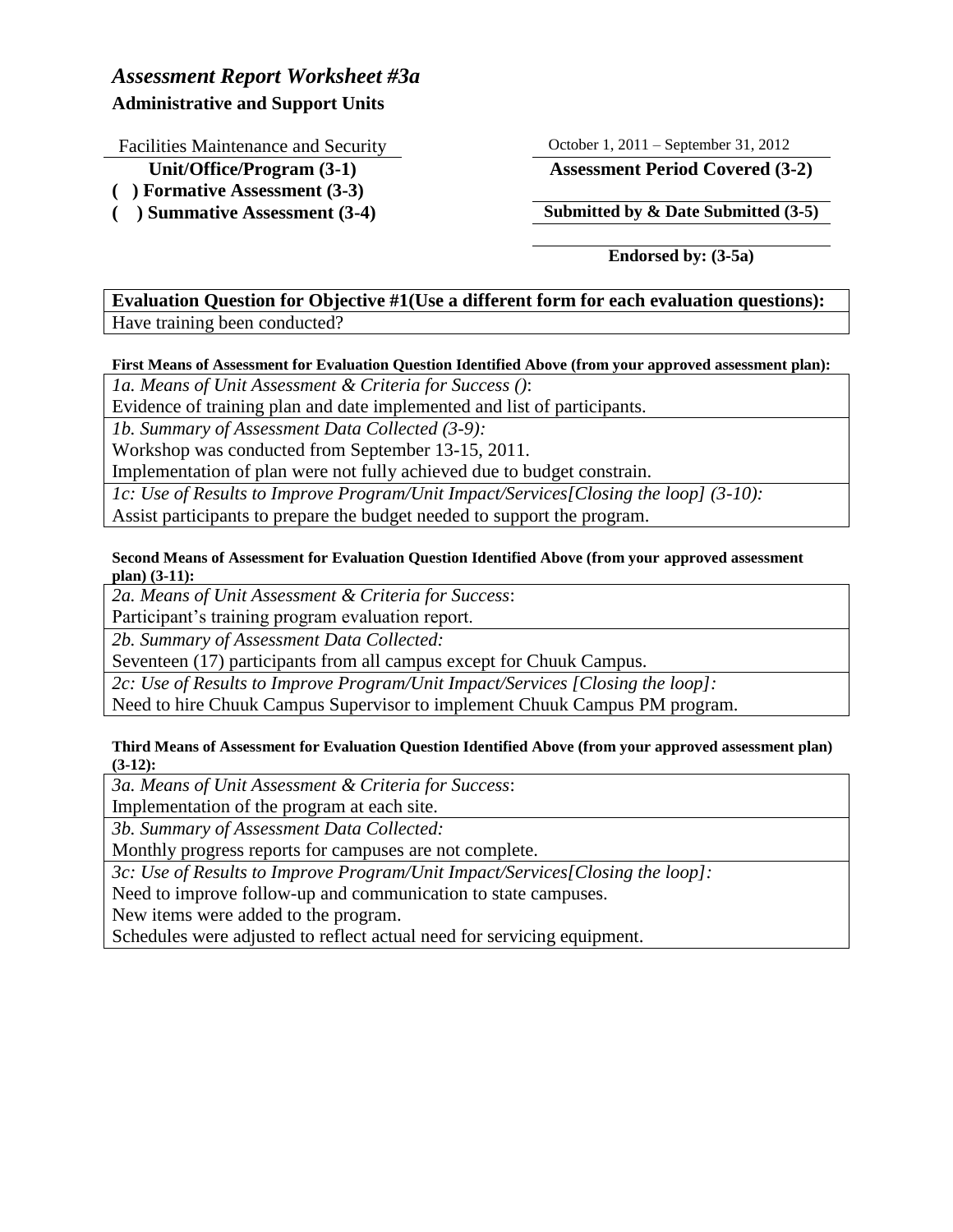*Assessment Report Worksheet #3b Administrative and Support Units*

Facilities Maintenance and Security **Oct 1, 2011 – Sept 31, 2012** 

- **( ) Formative Assessment (3-3)**
- 

**Unit/Office/Program (3-1) Assessment Period Covered (3-2)**

**( ) Summative Assessment (3-4) Submitted by & Date Submitted (3-5)**

**Endorsed by: (3-5a)**

**Evaluation Question for Objective #2(Use a different form for each evaluation questions):** Have training been conducted on reporting requirements?

**First Means of Assessment for Evaluation Question Identified Above (from your approved assessment plan):**

*1a. Means of Unit Assessment & Criteria for Success ()*:

Evidence of training plan and date implemented and list of participants.

Samples of reports were distributed both hard and electronic copies to each participant from the state campuses.

*1b. Summary of Assessment Data Collected (3-9):*

Workshop was conducted from September 13-15, 2011.

Implementation of reports is expected to will begin October 2011.

*1c: Use of Results to Improve Program/Unit Impact/Services[Closing the loop] (3-10):* Review and recommendation will be made upon receipt of the reports.

#### **Second Means of Assessment for Evaluation Question Identified Above (from your approved assessment plan) (3-11):**

*2a. Means of Unit Assessment & Criteria for Success*:

*2b. Summary of Assessment Data Collected:*

*2c: Use of Results to Improve Program/Unit Impact/Services [Closing the loop]:*

#### **Third Means of Assessment for Evaluation Question Identified Above (from your approved assessment plan) (3-12):**

*3a. Means of Unit Assessment & Criteria for Success*:

*3b. Summary of Assessment Data Collected:*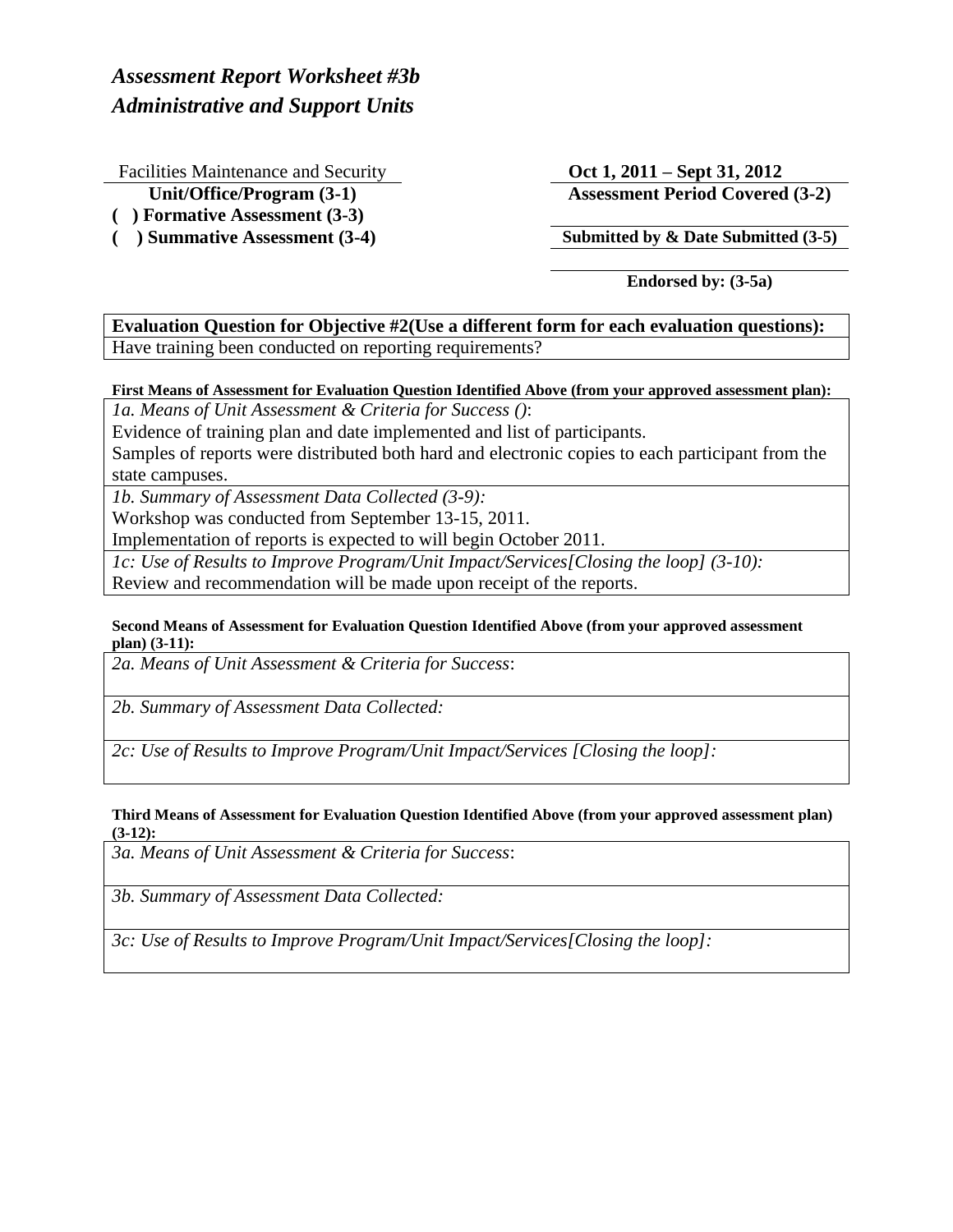# *Assessment Report Worksheet #3c Administrative and Support Units*

Facilities Maintenance and Security **Oct 1, 2011 – Sept 31, 2012**

- **( ) Formative Assessment (3-3)**
- 

**Unit/Office/Program (3-1) Assessment Period Covered (3-2)**

**( ) Summative Assessment (3-4) Submitted by & Date Submitted (3-5)**

**Endorsed by: (3-5a)**

**Evaluation Question for Objective #3(Use a different form for each evaluation questions):** Has the IDP plan being implemented.

### **First Means of Assessment for Evaluation Question Identified Above (from your approved assessment plan):**

*1a. Means of Unit Assessment & Criteria for Success ()*:

Approval of Budget and Construction schedules.

*1b. Summary of Assessment Data Collected (3-9):*

Funding for IDP has not been approved by JEMCO.

*1c: Use of Results to Improve Program/Unit Impact/Services[Closing the loop] (3-10):*

Need to provide more project supporting documents to JEMCO before the March 2012 meeting.

#### **Second Means of Assessment for Evaluation Question Identified Above (from your approved assessment plan) (3-11):**

*2a. Means of Unit Assessment & Criteria for Success*:

*2b. Summary of Assessment Data Collected:*

*2c: Use of Results to Improve Program/Unit Impact/Services [Closing the loop]:*

#### **Third Means of Assessment for Evaluation Question Identified Above (from your approved assessment plan) (3-12):**

*3a. Means of Unit Assessment & Criteria for Success*:

*3b. Summary of Assessment Data Collected:*